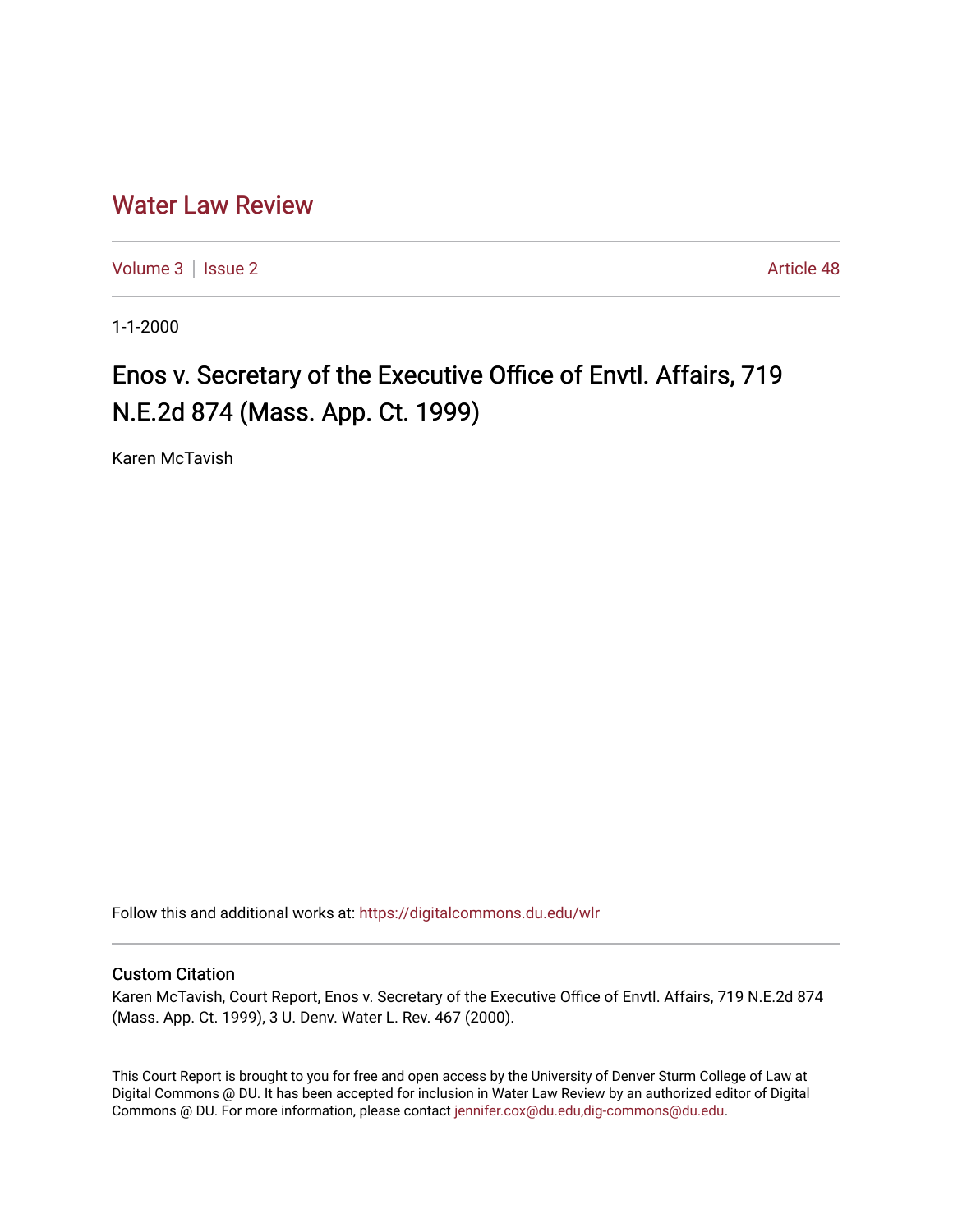Homeowners filed suit against the watershed district claiming negligence for failing to warn of the danger and extent of flooding. Homeowners also sought injunctive relief based on the violation of a natural servitude of drain whenever the Lake rises above the normal pool stage. Homeowners finally requested damages in place of injunctive relief. The trial court rejected both of Homeowners claims. The trial court determined that damages were prescribed as the flooding was common occurrence prior to the 1991 flood, Homeowners had consented to the alteration of the natural drain, and flooding was an act of God and did not subject defendant to liability. Homeowners appealed this decision to the Louisiana Court of Appeal.

Homeowners first alleged that the trial court had erred in prescribing their request for damages. In affirming the trial court's prescription of damages, the appellate court first articulated the two-year statute of limitations for private property damaged for public purposes. The court then determined that this statute does not apply when the damage did not result from the public construction work. The court concluded that Homeowners' damages resulted from flooding, but because the Lake was not designed as a flood control device, the dangers of flooding should have been apparent. Therefore, the Homeowners' claim of failure to warn fails and damages were correctly prescribed.

Homeowners next alleged that the trial court had erred in not awarding injunctive relief, or damages in lieu of injunctive relief, for violation of the natural servitude of drain. The appellate court recognized that damages may be appropriate in lieu of injunctive relief as an alternate remedy. The court determined that such a servitude may be altered by agreement if it does not adversely affect the public interest. The court analyzed the servitude agreement and concluded that the Homeowners' ancestors in title agreed to the alteration of the natural servitude of drain.

The court supported its conclusions by commenting on the evidence presented which suggested that the flooding would have occurred even had flood control measures been taken and that the flooding was clearly an act of God. The court affirmed the trial court's denial of damages and injunctive relief and assessed the costs of appeal to Homeowners.

Sarah **E.** *McCutcheon*

## MASSACHUSETTS

Enos v. Secretary of the Executive Office of Envtl. Affairs, 719 N.E.2d 874 (Mass. App. Ct. **1999)** (holding that plaintiffs had standing to maintain an action for alleged injuries which fell within the protection of the Massachusetts Environmental Policy Act).

The plaintiffs ("Landowners") were fourteen taxpayers who lived in the town of Plymouth and owned property near the Eel River. Landowners used the Eel River for recreational activities such as fishing, boating, and